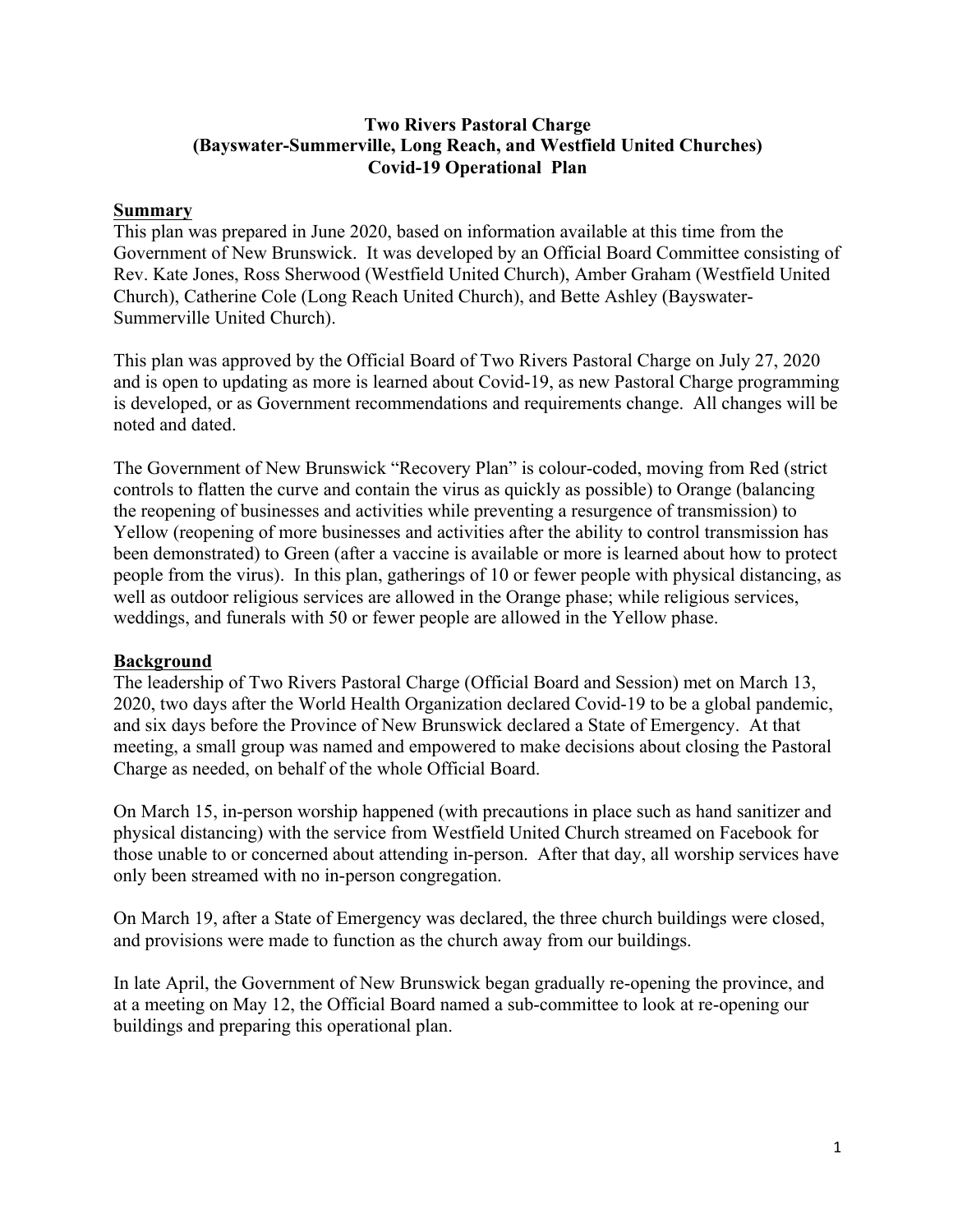In late May, with easing restrictions, some outdoor physically-distanced gatherings began to take place within the pastoral charge, however the buildings remained closed and much of the work and mission of the church continued online and by telephone and mail.

### **Operational Plan – Overview (from gnb.ca)**

The purpose of an operational plan is for a business/service/organization to address public health measures during the Covid-19 pandemic in New Brunswick. The Operational Plan needs to address the following key Public Health measures, which are applicable in all phases of the recovery plan:

## • **Physical distancing (minimum distance of two metres)**

Maintain a minimum distance of two metres between yourself and others at all times, with the exception of members of the same household or "bubble". People must not congregate in groups; which will impact our daily routines, business operations and recreational activities.

## • **Frequent and thorough handwashing**

Practice proper hand hygiene including good handwashing practices. Proper handwashing requires regularly and thoroughly washing your hands with soap and water or minimum 60% alcohol-based hand sanitizer.

## • **Cleaning surfaces properly**

For households, regularly clean and disinfect frequently touched objects and surfaces. Regular household cleaners, disinfectant wipes or a diluted bleach solution can be used according to the label directions.

# • **Respiratory hygiene**

Practice good respiratory hygiene. When you cough or sneeze, do so into a tissue; dispose of the tissue and wash your hands afterwards. If you do not have a tissue available, cough into your sleeve or elbow.

### • **Community face masks**

Wearing a non-medical mask, also referred to as a community face mask, is required when unable to maintain physical distancing in the community (e.g. grocery stores, pharmacies, etc.).

In addition, the following Public Health Measures apply to all businesses, educational institutions, organizations, and service providers across all phases of recovery:

# • **COVID-19 Operational Plan**

A COVID-19 operational plan must outline how daily operations will be managed. Each business/institution/organization must have an operational plan in place that outlines how they will manage the safe opening and operation of their business, service, or organization. This plan must follow the guidance and requirements of Public Health and WorkSafeNB and you may be asked to share your plan with the proper authorities.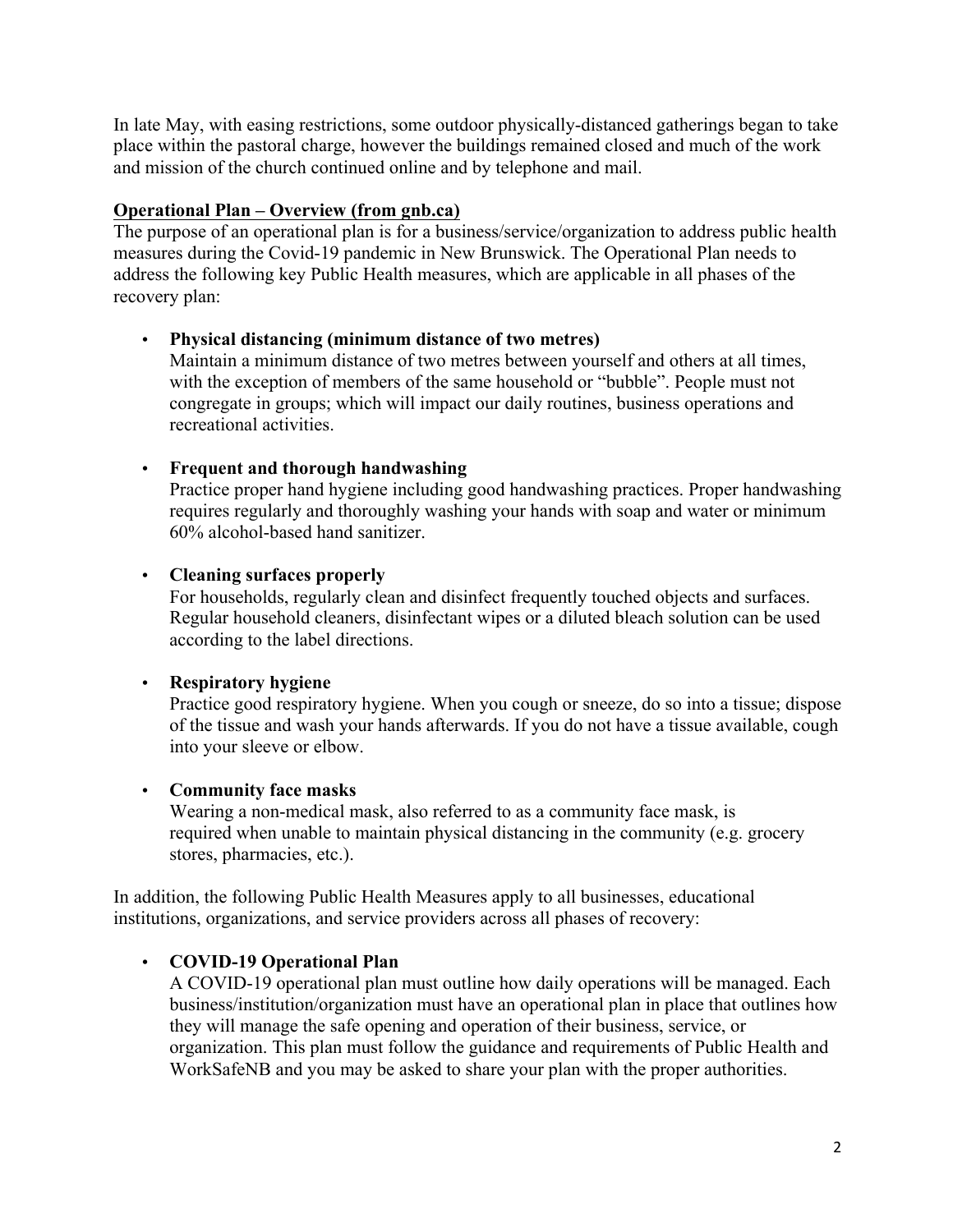#### • **COVID-19 Awareness**

Signage must be posted on proper hand hygiene, respiratory hygiene, and physical distancing throughout your facility and outdoor settings as applicable. How this is applied will vary depending on the facility, but signage is required. At a minimum, signage should be placed at all common entrances and where people tend to congregate.

#### • **Active or Passive Screening of Employers and Patrons**

You should advise any staff and patrons who are either symptomatic, and/or have been advised by Public Health to call TeleCare 811 to report their symptoms, to self isolate, remain home, and not enter the premises. You should also actively pre-screen staff before the beginning of each shift by using the Screening Questionnaire for COVID-19. In addition, posting information on COVID-19 symptoms will help to enable and reinforce passive screening of patrons.

### • **Physical Distancing**

Patrons and staff must not be permitted to congregate in groups. Patrons must always maintain a minimum of two meters between themselves and others, with the exception of members of the same household or "bubble." This may result in alterations to how your workplace is set up, how activities would normally occur, or how patrons and staff would normally interact and go about business. Situations where close contact cannot be avoided might deserve special considerations for mutual protection such as installing a Plexiglas screen at the cash or another type of physical barrier. Community masks or other forms of protection may be used as a last resort.

#### • **Cleaning and Disinfection Procedures**

Ensure that all common areas are cleaned and disinfected twice daily, or more often as required. As an example, items such as countertops, chairs, light switches, public washrooms, and doorknobs will need to be disinfected more frequently throughout the day. Regular household cleaners, disinfectant wipes, or a diluted bleach solution can be used according to the label directions. Use disposable gloves when cleaning surfaces. make sure that other staff and patrons are removed from the area during clean-up.

#### • **Facilitating Personal Hygiene Etiquette**

Operators will need to ensure that they are enabling thorough and frequent hand hygiene for patrons and staff by posting signage and making sure basic supplies are provided.

### • **Handling of Money**

Use of electronic payment devices are preferred with possible; however if you must handle money, always ensure regular handwashing and have minimum 60% alcoholbased hand sanitizer readily available. Do not touch your face after handling money.

### • **Supplies**

Operators must ensure that they have all the necessary supplies. It is important that a staff member be delegated responsibility to monitor supplies to ensure stock is maintained.

#### • **Washrooms**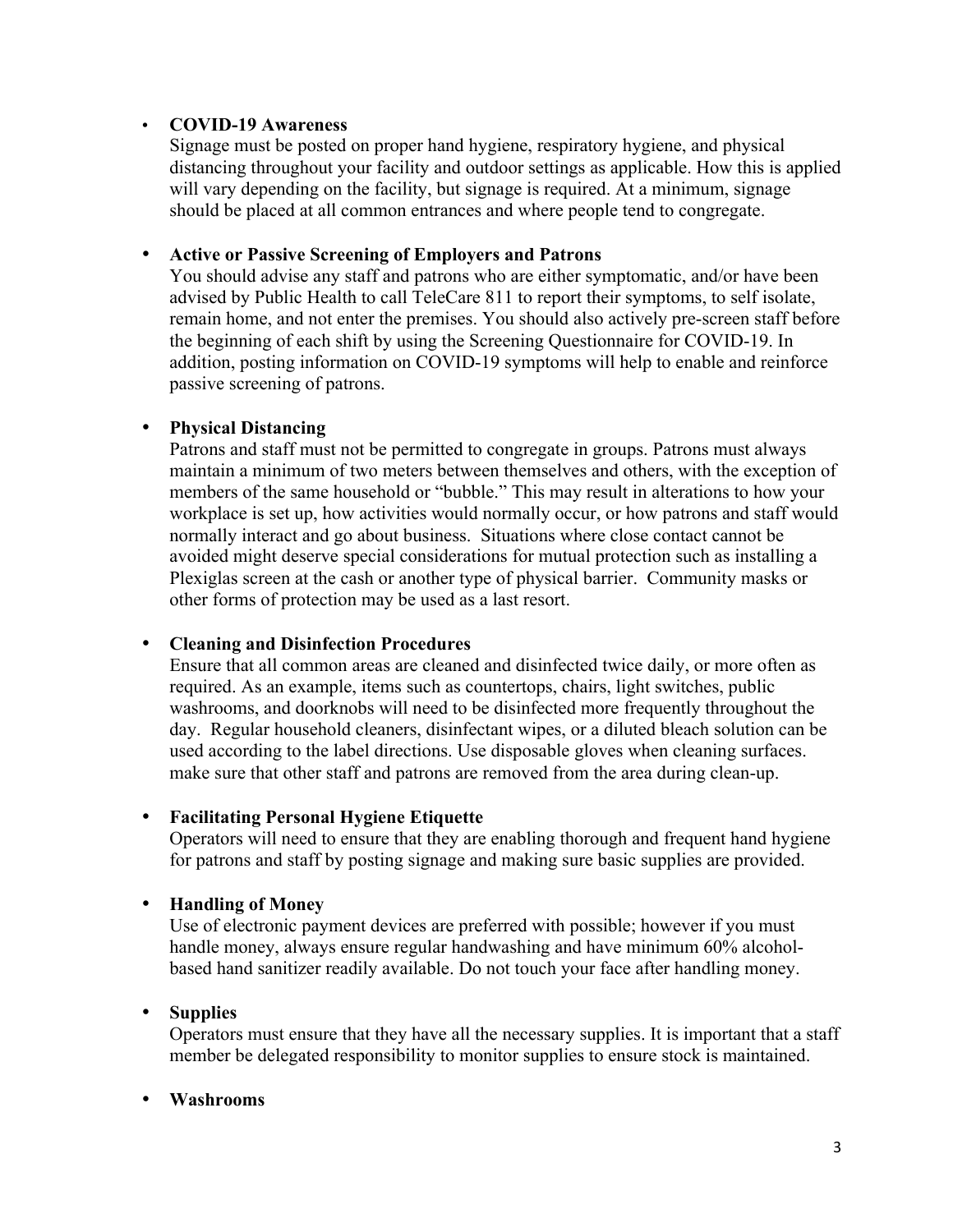Where public washrooms are available, they must be equipped with hot and cold running water under pressure, liquid soap, paper towel, toilet paper, and garbage containers. Handwashing signs must be posted.

### • **Handwashing Stations**

Handwashing stations should enable handwashing by providing celan water, soap, paper towel, and a disposal bin. In the absence of this, minimum 60% alcohol-based hand sanitizer should be made available if possible. Handwashing signs must be posted.

## **Two Rivers Pastoral Charge Operational Plan for Worship (including weddings and funerals)**

- There will be clearly marked areas 6 feet apart outside the entrance for worshippers to wait or they may choose to wait in their car.
- Entrances: Only one entrance will be available at Bayswater-Summerville and Long Reach United Churches. Two entrances will be available at Westfield United Church – the main door will be the primary entrance, and the side ramp will be available for anyone with mobility difficulties.
- Worshippers will be requested to self-screen before coming to worship. The screening questions (Appendix 1) will be circulated by email before the first worship service in the sanctuary, and at regular intervals after that.
- A Greeter wearing a mask will be at each door. They will greet the worshipper, and ask the worshipper if they have any COVID 19 symptoms. The screening questions will be posted near the entrances.
- If no restrictions arise, the greeter will explain the protocols being used including:
	- o Maintaining physical distancing (6 feet apart) when moving to and from the pew
	- o Use hand sanitizer that is on table by the entrance
	- o Coats and hats are to be taken to the pew
	- o Location of the bulletins. Attendees will be asked to put their used bulletin in a recycling bin provided, or they can take them home. Please do not leave them in the pews.
	- o Location of the collection plate.
	- o Direct the person to the next available pew. Worshippers will be seated beginning at the front of the sanctuary and moving to the back.
	- o In order to maintain physical distancing, every third pew can be used and the other pews will be roped off. Each pew can hold one household or "bubble"; or two un-bubbled individuals, sitting at opposite ends of the pew.
	- o All washrooms will be available, however worshippers will be asked to be aware of physical distancing when accessing the washrooms.
	- o When the service is over the attendees will be asked to exit pew by pew starting at the back and go directly to the parking lot or their vehicle. The minister or worship leader can greet them outside on the steps, weather permitting. (At Westfield United Church, any worshipper requiring the ramp will be asked to remain in their pew and exit the church once the others have left.)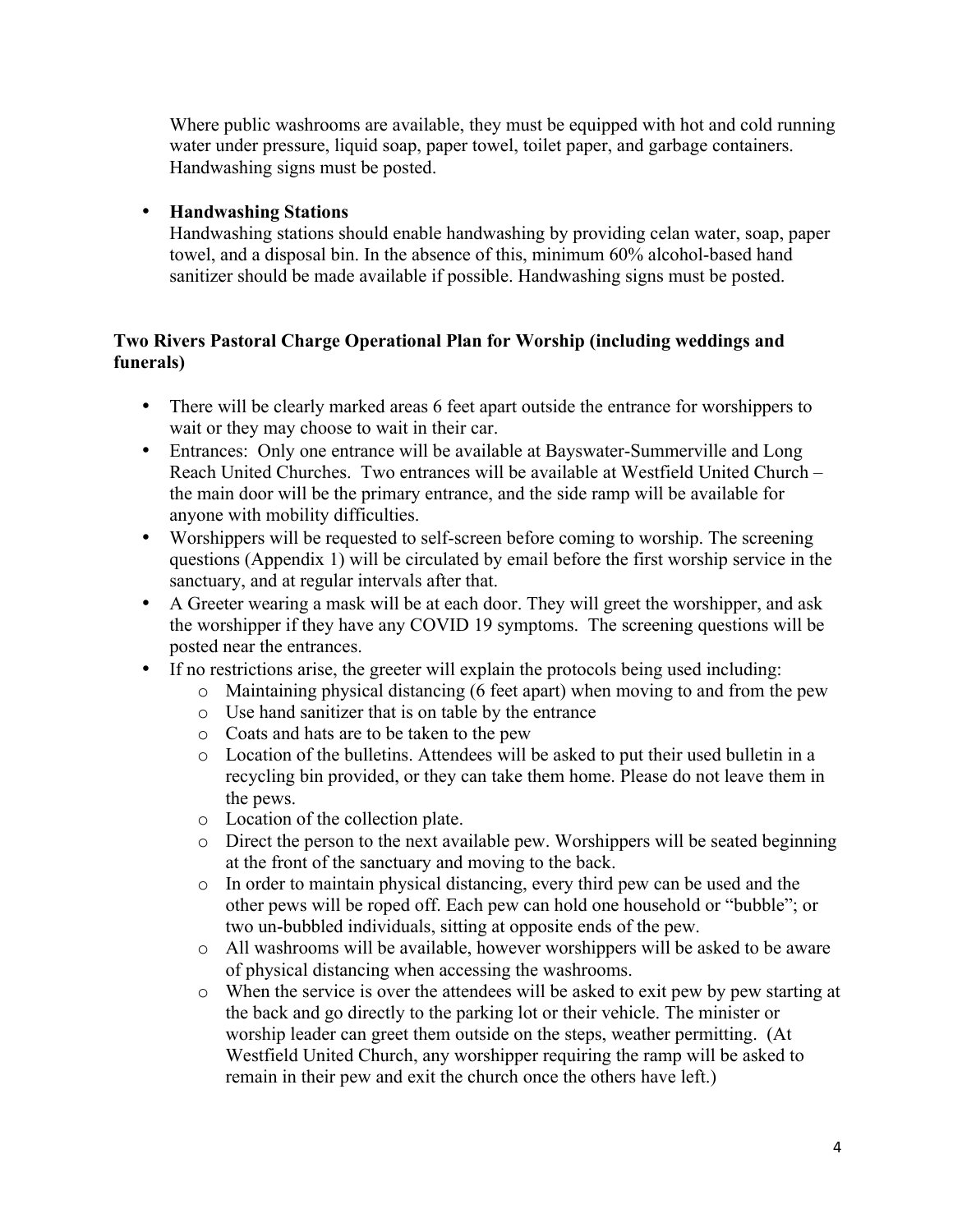- The exact capacity of each sanctuary depends on whether the worshippers are attending as a household or "bubble"; or whether they are un-bubbled individuals. At Westfield United Church, there are 7 pews available (4 on the right; 3 on the left as viewed from the back of the sanctuary) with the possibility of one more "bubble" or 3 un-bubbled individuals in the choir chairs. At Long Reach, there are 6 pews available (3 on each side) with additional seating for 2 un-bubbled individuals in the center of the center pews. At Summerville United Church, there are 7 pews available (3 on the right, 2 on the left and 2 at the front, as viewed from the back of the sanctuary), minus one if the organist is sitting at the organ.
- The greeter will record the names and phone numbers of all worshippers at each service, in case these are required for contact tracing. These lists will be stored in a secure location for 21 days before being shredded.
- Each congregation will be asked to have a plan in place to ensure that physical distancing is enforced. Ideally, we will not need to turn anyone away from worship at the door.
- There will be no Coffee Hour, reception, or other social gathering before or after the worship service, due to the difficulty in maintaining physical distancing as well as the increased risk when serving food or beverages.
- Masks are strongly encouraged when arriving at and leaving the church, however may be removed once seated in the pew and physical distancing can be maintained.

Regular Worship Service details as follows:

- At Bayswater-Summerville and Long Reach United Churches, the Minister/Worship Leader and Musician will be seated by the pulpit before congregants are seated. At Westfield United Church, the Minister/Worship Leader and Musician may be seated before congregants are seated, or may enter through the door behind the pulpit.
- No congregational or choir singing is allowed at this time (Fundy St. Lawrence Dawning Waters Region instruction) due to the uncertainty of singing as a method of transmitting the virus. A soloist may sing, provided that they can be 15 feet away from any other person. If the research on singing changes, this restriction may be revisited.
- There will be one Reader each week for the Scripture and Minute for Mission, who will read from their pew. At Westfield United Church, a cordless microphone will be available for the reader to pick up when they arrive at the church, and they will return it to its location after the service. This microphone will be sanitized after the service. The reader will be asked to bring their own bible to read from, or a print-out of the reading(s) will be provided.
- Bibles and hymn books will be removed from the pews, due to the difficulty of cleaning them after each service.
- Pews, door handles, light switches, railings, and other high-touch surfaces will be cleaned and the cleaning will be recorded in a log book by a roster of volunteers after each service.
- The offering will be counted in the usual way. If possible, the envelopes will be locked up for 72 hours before being handled. The counters will wash their hands before and after handing the envelopes, and will be encouraged to avoid touching their faces while doing so.

### Baptisms: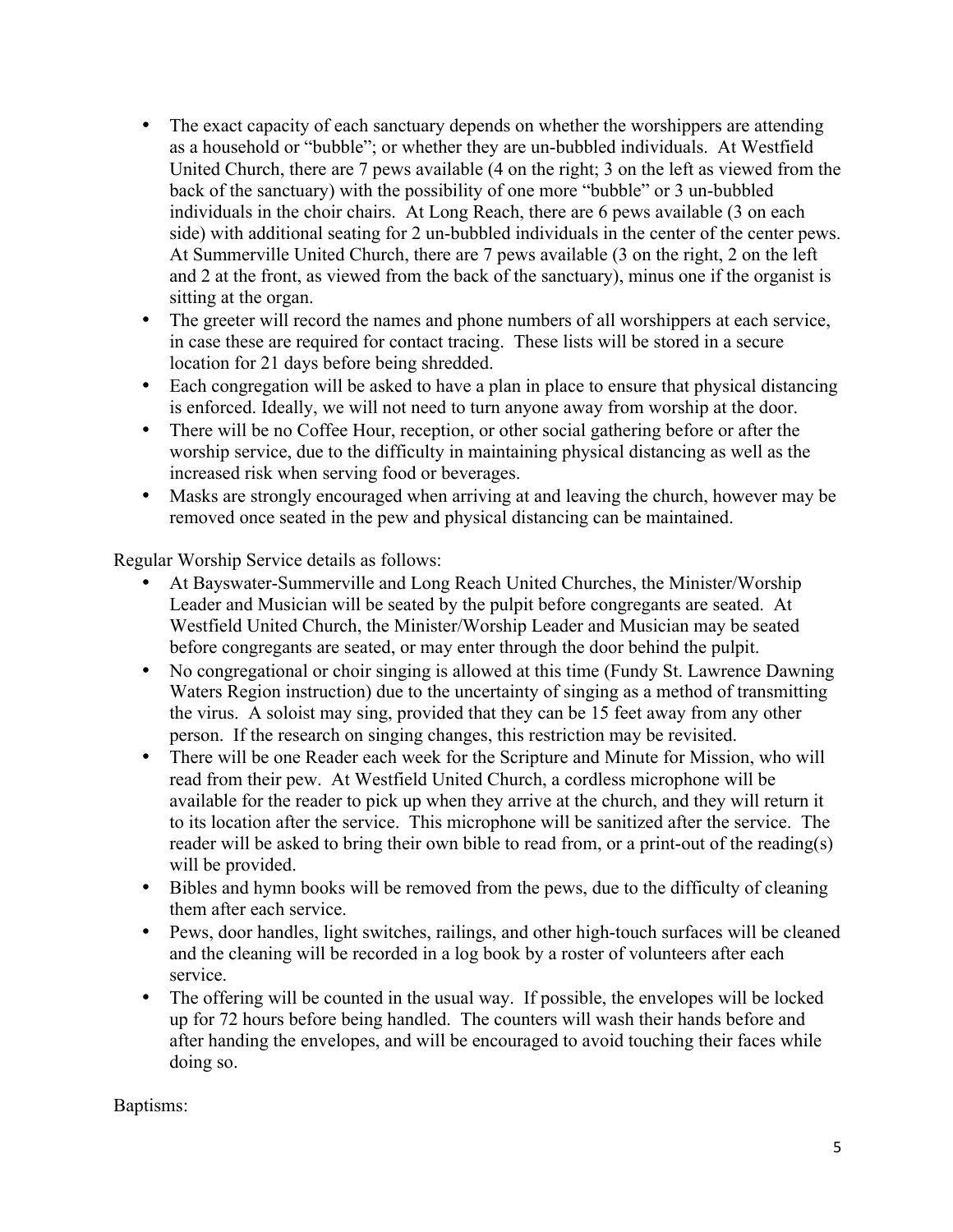- Infant baptism: The parents/guardians of the child should be the only ones to hold the baby. The Minister will sanitize their hands before each baptism (and possibly don a mask).
- Multiple Baptisms in a single service: Water should come from individual cups or a bottle for each person, not the common font.
- The Minister and Elder will be the only people to lay hands on the person being baptized (as well as the parents/guardians if it is a child being baptized).

## Communion

- Worshippers will be invited to bring elements (bread, juice) with them to worship when it is a communion service. Prepared "communion packs" containing a cube of bread and a condiment cup of grape juice will be available at the door for worshippers who choose to use these elements. Communion will be consumed sitting in the pews, with no need for worshippers or communion servers to move through the congregation.
- These communion packs will be prepared ahead of the service by a person wearing a mask, who thoroughly washes their hands before preparing them.
- Worshippers are asked to take the empty containers home with them, or place them in a waste basket that will be available at the door, rather than leaving them in the pews.

# Weddings/Funerals

- The same processes for the congregants will be in place for weddings and funerals as they are for Regular Worship Services.
- At weddings, the Minister will ensure that they maintain a physical distance from the couple at all times, except when offering the blessing. The Minister will use hand sanitizer (and possibly don a mask) before offering the blessing.
- Weddings and Funerals will both be "by invitation only," and a seating plan will be worked out between the family and the Minister to ensure physical distancing between household bubbles. This seating plan will be provided to the Greeters (who would normally be Elders on Session).

# **Operational Plan – Building (Westfield United Church)**

- Outside doors will be locked at all times and Hand Sanitizer will be accessible by each entrance.
- Staff (Minister, Office Administrator) will be asked to self-screen each day that they are working from the church building, and sign a log book indicating that they have no symptoms.
- Visitors will be screened for symptoms by whoever admits them, and may be asked to wear a mask at the discretion of the person admitting them.
- Office visits (Minister's Office or Office Administrator's Office) are only possible when sitting on opposite ends of the room to maintain physical distancing. The Parlour is also available for visits when more space is required.
- The Stewards (or their delegates) may work on projects at their discretion
- Building cleaning high-touch surfaces will be cleaned by a roster of volunteers after each use of the building. Cleaning supplies and a log book will be made available through the Pastoral Charge office.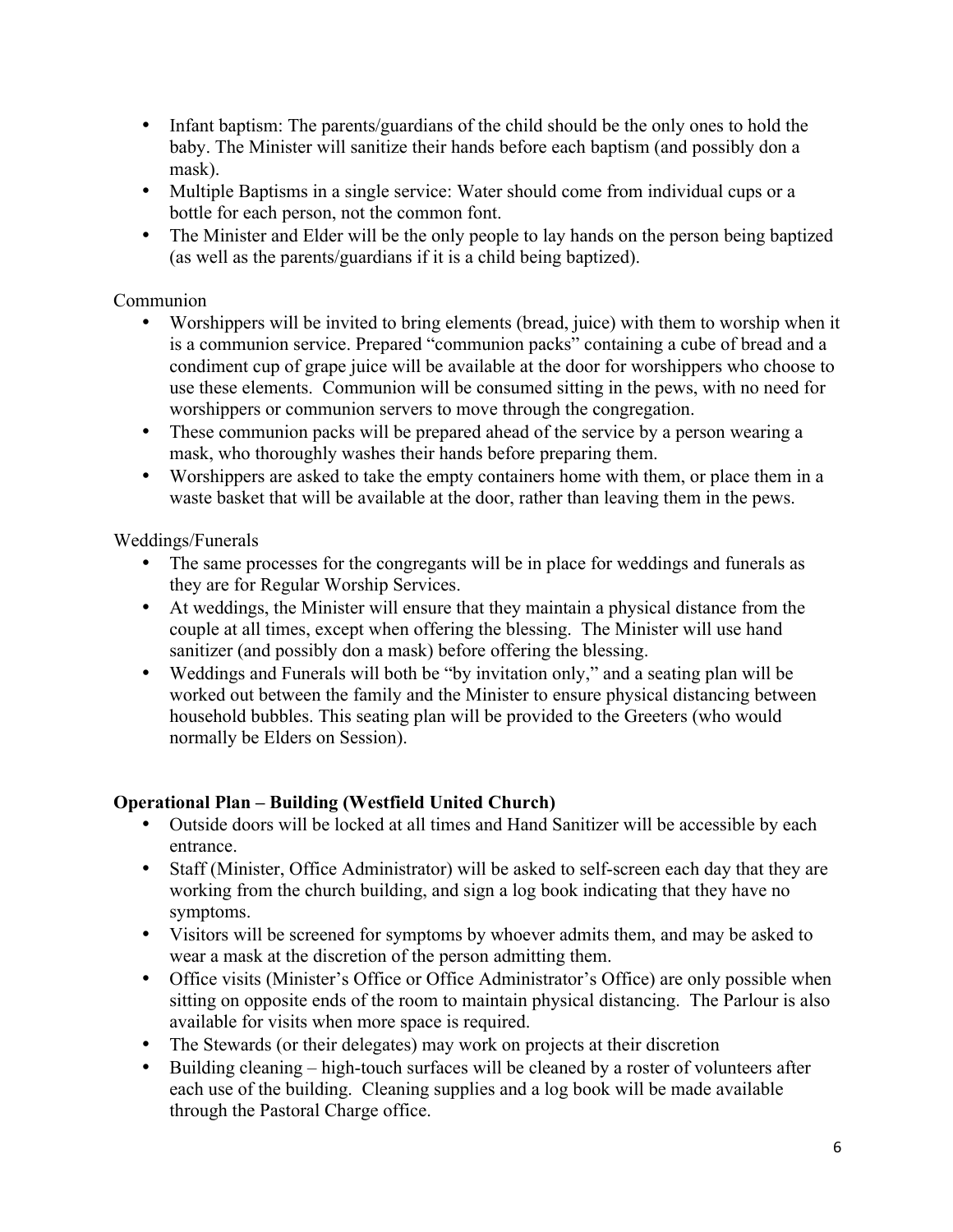- COVID 19 and Handwashing signs will be placed on entrance doors, in each washroom, and all bulletin boards
- Meetings of church groups (e.g. Official Board; Session, UCW, Stewards) may be held in the Parlour, the Sanctuary, or St. Giles Hall, providing that physical distancing between individual people or bubbles can be maintained. Food may not be served/shared at this time. Names and phone numbers will be recorded in case they are required for contact tracing – these lists will be stored in a secure location and shredded after 21 days.
- Outside groups (e.g. TOPS, Art Group, Girl Guides, Scouting) must provide a written safety plan to the Official Board before resuming their use of the space.

## **Operation Plan – Building (Long Reach)**

- Hand Sanitizer will be available by the entrance
- The Trustees (or their delegates) may work on projects at their discretion
- Building cleaning high-touch surfaces will be cleaned by a roster of volunteers after each use of the building. Cleaning supplies and a log book will be made available through the Pastoral Charge office.
- COVID 19 and Handwashing signs will be placed on entrance door, washroom, and bulletin boards
- Meetings of church groups (e.g. Official Board; Session, Trustees) may be held in the Sanctuary or River Room, providing that physical distancing between individual people or bubbles can be maintained. Food may not be served/shared at this time. Names and phone numbers will be recorded in case they are required for contact tracing – these lists will be stored in a secure location and shredded after 21 days.

# **Operation Plan – Building (Summerville United Church)**

- Hand Sanitizer will be available by the entrance.
- The Trustees (or their delegates) may work on projects at their discretion
- Building cleaning high-touch surfaces will be cleaned by a roster of volunteers after each use of the building. Cleaning supplies and a log book will be made available through the Pastoral Charge office.
- COVID 19 and Handwashing signs will be placed on entrance doors, washroom, and bulletin boards
- Meetings of church groups (e.g. Official Board; Session, Trustees) may be held in the Sanctuary or Hall, providing that physical distancing between individual people or bubbles can be maintained. Food may not be served/shared at this time. Names and phone numbers will be recorded in case they are required for contact tracing – these lists will be stored in a secure location and shredded after 21 days.

# **Next Steps to Opening our Buildings (once this plan is approved)**

- 1. Communicating with the Outside groups who use the space Rev. Kate (Aug.  $6$ pending)
- 2. Consultation with Youth and Young Families Ministry Coordinator regarding safe resumption of programming for youth and children – Rev. Kate and Gaby Anderson  $(Aug. 6 - ongoing)$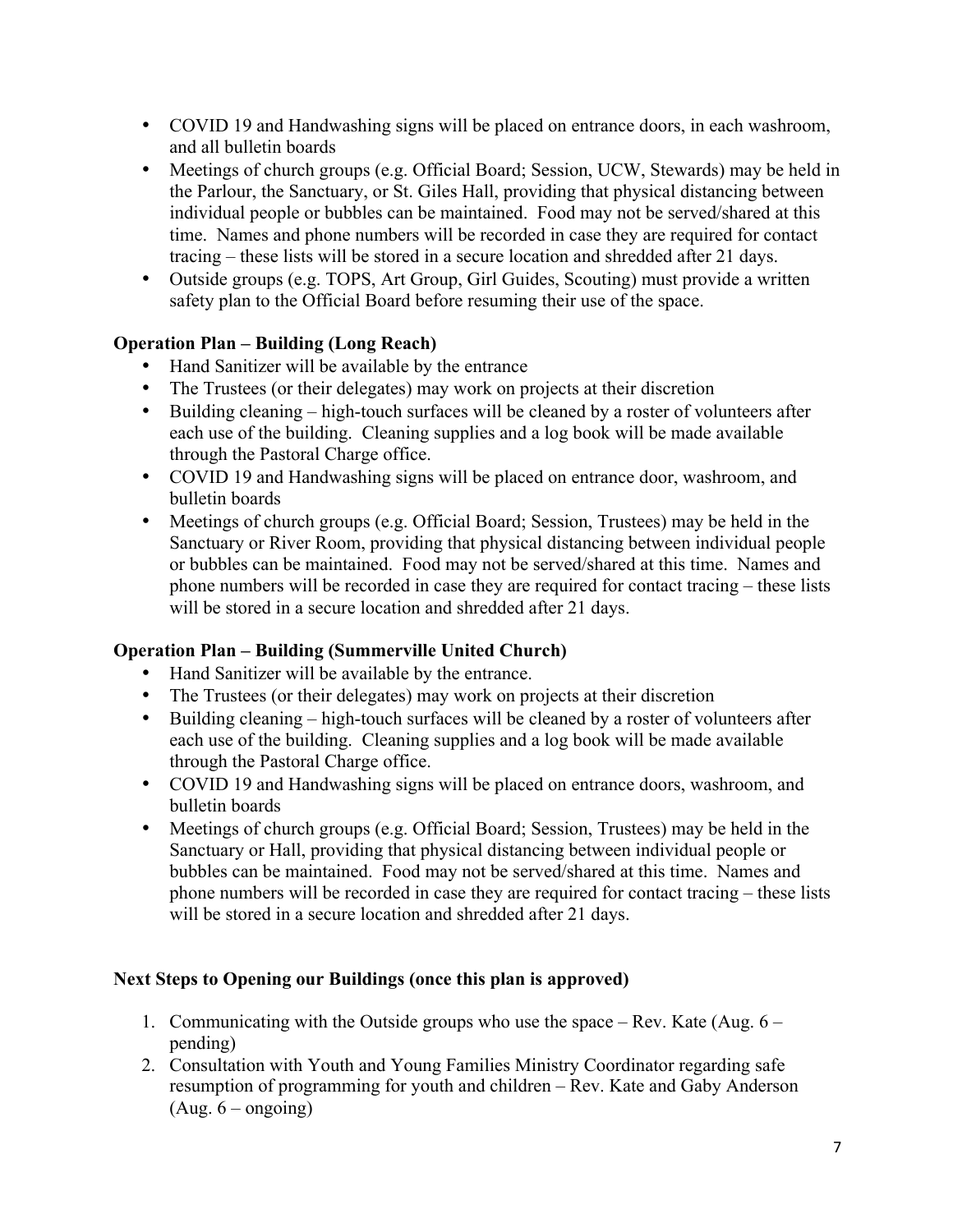- 3. Sourcing Hand Sanitizer (and possibly dispensers) for all three church buildings Elaine (Aug. 6 – completed)
- 4. Sourcing condiment containers and small Ziplock bags for communion Elaine (Aug. 6 – completed)
- 5. Recruiting and Training Greeters Rev. Kate and Session (Aug. 6 ongoing)
- 6. Communicating with Cleaners of all three church buildings re. expectations and how to log cleaning – Rev. Kate, Stewards (Westfield), Trustees (LR and BW-SV) (Aug. 6 – pending)
- 7. Creating a secure Attendance File system to keep track of all building users for 21 days before shredding – Elaine (Aug. 6 – completed)
- 8. Creating a Staff Self-Screening Log Book Rev. Kate and Elaine (Aug. 6 completed)